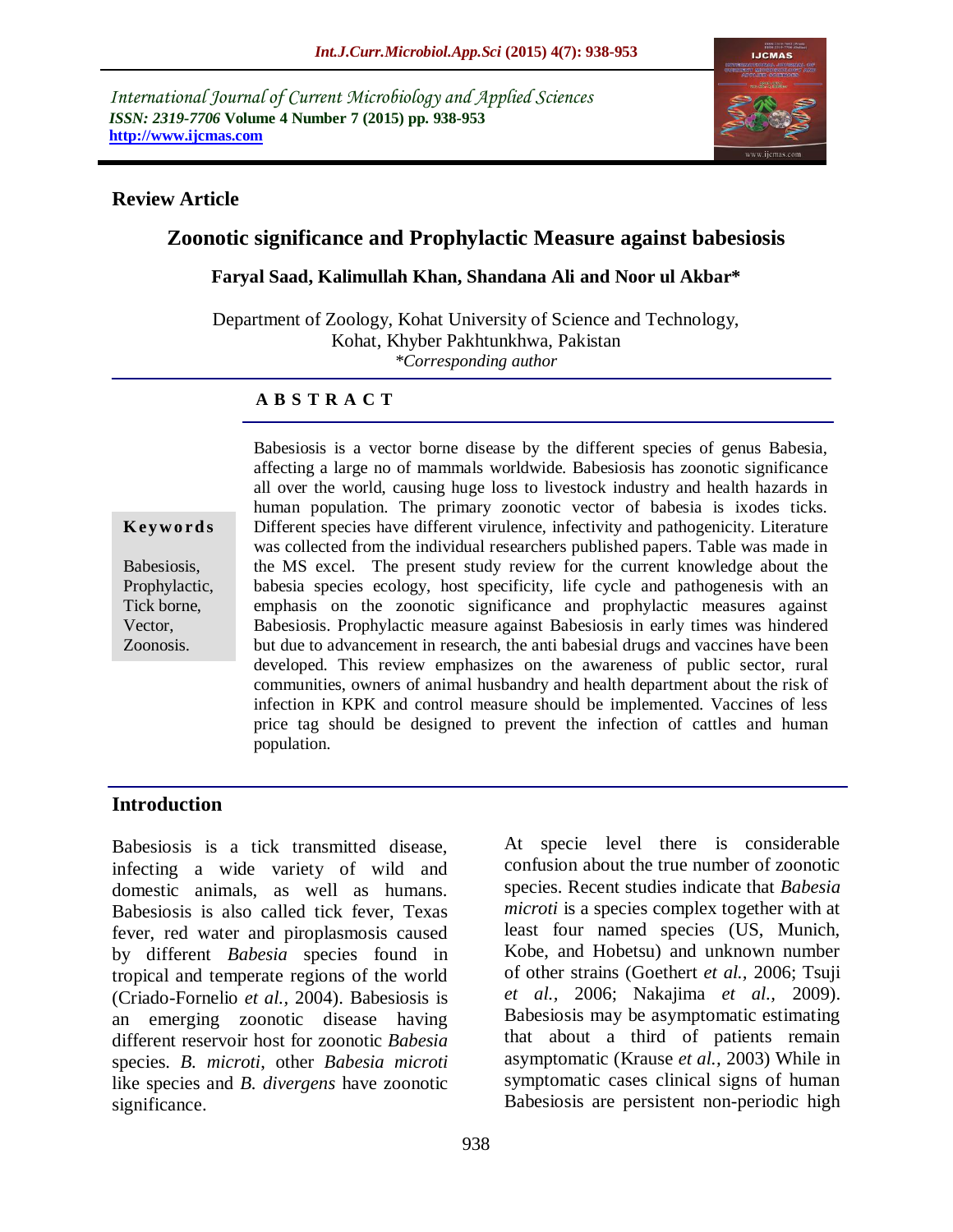fever (40–41°C) chills, severe sweats, headaches, myalgia, and lumbar and abdominal pain. Jaundice due to high level of haemolysis, vomiting and diarrhea may also occur. Respiratory, cardiac, renal, or hepatic failure may be present due to release of toxins during haemolysis and because of host immune response (Zintl *et al.,* 2003; Telford *et al.,* 2006; Hunfeld *et al.,* 2008). It is possible that single *Babesia specie* can infect more than one vertebrate host as *Babesia microti* (rodents and men). Babesiosis is transmitted biologically by a vector tick Ixoded species but biting of flies and fomites may also involve in the mechanical transmission of Babesiosis from infected to clinically susceptible animals (Ristic and Levy, 1981).

At the beginning of twentieth century vector borne diseases resulting in the worldwide epidemics affecting thousands of people (Gubler, 1998). Zoonosis emerges in the populations due to the immigration of humans and livestock, lack of public attentiveness and health resources, poverty and changes in the climate (Sumilo *et al.,* 2008). Pakistan being economic country having large rural and developing urban population is also endemic to a large variety of tick vector and insect species (Reisen and Boreham, 1979; Ghosh *et al.,* 2007). In Pakistan more than 70% population of KPK depend on the livestock for their survival. Due to restricted use of tick control measure and denied access to vaccines, the vector borne diseases in the people and livestock industries are common in KPK and FATA regions of the Pakistan. These vectors borne diseases cause morbidity and mortality from the animals acting as a reservoir of zoonotic, vector borne agents (Irwin and Jefferies, 2004; Otranto *et al.,* 2009).

The review intended to discuss the zoonotic significance and prophylactic measure against Babesiosis in KPK Pakistan and in

the last suggesting preventive and prophylactic measures in order to minimize the transmission of vectors to humans and animals. Prophylactic measures are also recommended against tick vectors, to reduce the economic loss to livestock industries in KPK.

## **Historical background**

For centuries Babesiosis was known to be a serious hemolytic disease of wild and domesticated animals, chiefly cattles. Victor Babes, a Romanian scientist who  $1<sup>st</sup>$ reported this disease in the Romania in 1888, by describing the symptoms of haemolysis in the cattle and sheep (Ristic and Levy, 1981). In 1893 Americans Theobald Smith and Fred Kilborne recognized the parasite as the causal agent of this disease, they also describe that ticks are instrumental in the Babesiosis transmission. They reported Babesiosis as the first tick-transmitted disease. Hutcheon in South Africa in 1896 describes the presence of canine babesiosis.

# **Epidemiology and pathogenesis**

The genus *Babesia* causes Babesiosis which is an intraerythrocytic protozoan. There are about more than 100 *Babesia* species in which some are pathogenic to the humans for example *Babesia microti* is causative agent of human Babesiosis in North America while *Babesia divergens* in the Europe also four to five *Babesia* species are reported in other human cases (Oliver Jr *et al.,* 1993). *Babesia bigemina* and *Babesia bovis* cause bovine Babesiosis (Mehlhorn and Kakoma, 1994). *Babesia argentina* is mostly found in the South America (Levine, 1985). Out of 20 *Babesia* species, 5 species are more important in the cattle's. *Babesia berbera* found in the North America and *Babesia* major is slightly smaller than *Babesia bigemina* and transmitted by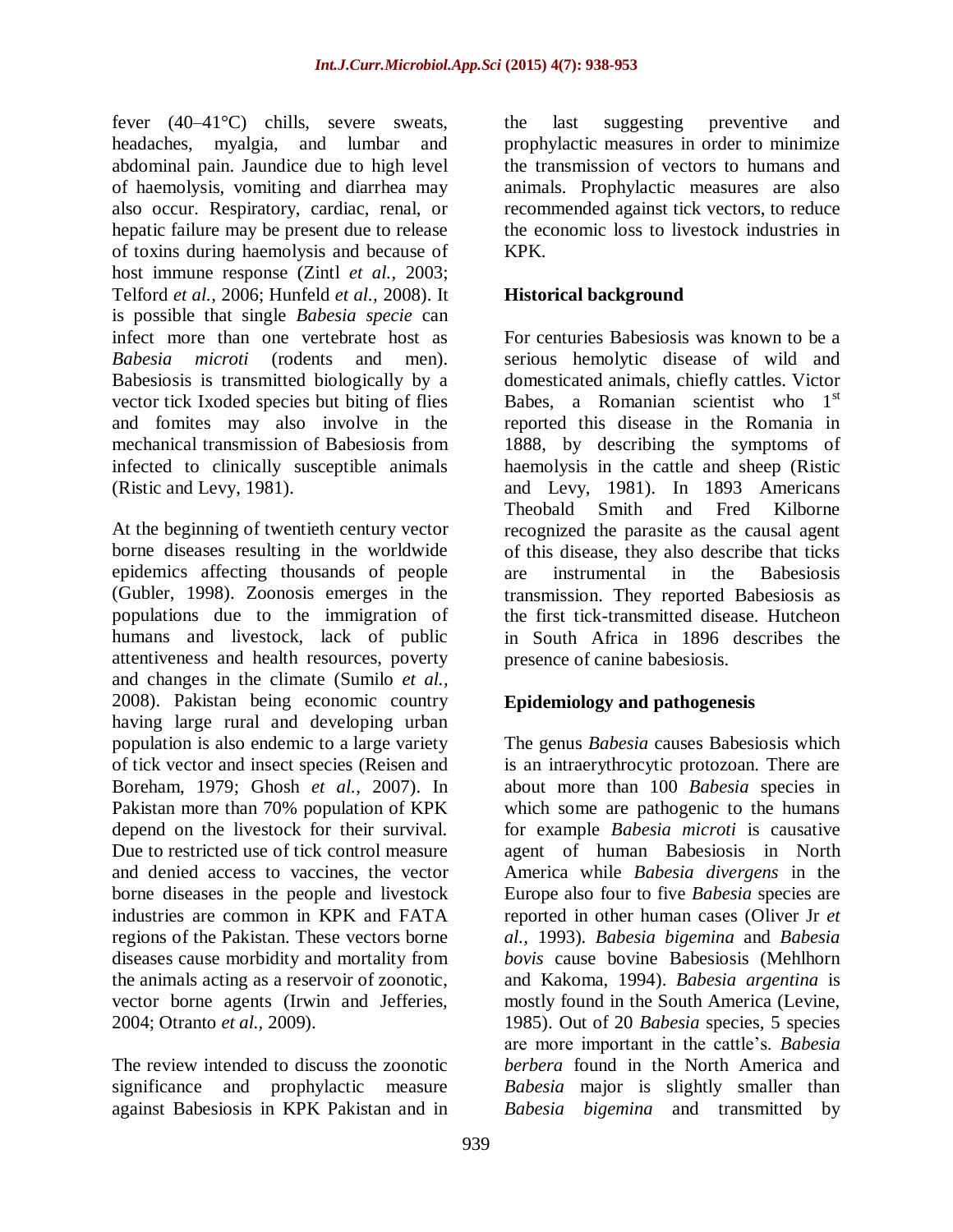*Haemaphysalis punctata* and prevalent in the United Kingdom and northern Europe (Pumell, 1981). *Babesia equi* and *Babesia caballi* are distributed globally and cause equine babesiosis. Both species can be transmitted by *Boophilus, Hyalomma, Dermacentor*, and *Rhipicephalus* species of tick (Levine, 1985; Friedhoff, 1988). *Babesia canis* and *Babesia gibsoni* are the causal agents of dog piroplasmosis and transmitted by *Rhipicephalus sanguineus* or *Dermacentor reticulatus* ticks (Levine, 1985).

*Babesia jakimovi* is large specie and it is the causal agent of Siberian piroplasmosis in cattle. It can also infect the tartarean roe deer, Asian elk and reindeer. The symptoms of *Babesia jakimovi* disease are similar to *Babesia bigemina* (Pumell, 1981). *Babesia ovate* is reported in the Japan and it is slightly pathogenic and it is serologically different from *Babesia bigemina* and transmitted by the larvae of *Haemaphysalis longicornis* (Minami and Ishihara, 1980). *Babesia bigemina* and *Babesia bovis* are two economically most important species to the livestock industry in tropical and subtropical areas of the world and transmitted by the same tick vector Rhipicephalus also called *Boophilus microplus* (Callow, 1984a,b; Hove *et al.,* 1998). Babesiosis in the dogs is caused by *Babesia canis* first time reported in Itly. Babesiosis in case of *Babesia bovis* characterized by anemia, fever up to 42°C, jaundice, ataxia, anorexia, increased respiratory rate, muscle weakness, depression and difficult to move. While in Babesiosis due to *Babesia bigemina*, cattle do not seem to be as sick as those with *Babesia bovis*, but haemoglobinuria occurs again and again, anemia and jaundice occurs very frequently and death may occur silently. Babesiosis also causes abortion in cattle's and reduces the fertility rate of bulls approximately six to eight weeks (Callow, 1984b).

Pakistan economically depends on the livestock sector, having contribution in 2008 and 2009 to agricultural value (51.8%) and also to national gross domestic product (11.3%) (Mustafa, 2008). From epidemiological studies, it is revealed that Babesiosis in sheep is the third most important disease in Pakistan (Morris, 2009). Babesiosis in Pakistan causes huge economic loss to the livestock industries. Ticks are cosmopolitan in distribution in tropical and sub-tropical areas. Pakistan is tropical country having rich fauna of tick in the number of genera and species, Because of most favorable climatic conditions for the tick's growth and reproduction (Rasul and Akhtar, 1975).

In Pakistan Hyalomma tick have highest prevalence rate followed by *Boophilus*, *Haemaphysalis* and *Rhipicephalus* in district Kasur (Durrani and Kamal, 2008). In the Khyber Pakhtunkhwa province of Pakistan vector borne diseases is most prevalent due to favourable climatic conditions and poverty (Irwin and Jefferies, 2004; Otranto *et al.,* 2009).

# **Host specificity and life cycle**

Babesias are apicomplexan parasites of the suborder Piroplasmidea of family babesiidae due to their specific invasion in the erythrocytes, multiplication by budding rather than schizogony. The life cycle of all *Babesia* species is approximately similar but slight difference exists because in some species transovarial transmission occur (*Babesia* spp *sensu stricto*) while not in other species (*Babesia microti*). Almost all the *Babesia* species are transmitted by the infected tick bite. The major difference between *Babesia* and *Theileria* is that in *Babesia* during tick infestations the sporozoites directly infect the red blood cells while in *Theileria* they do not readily infect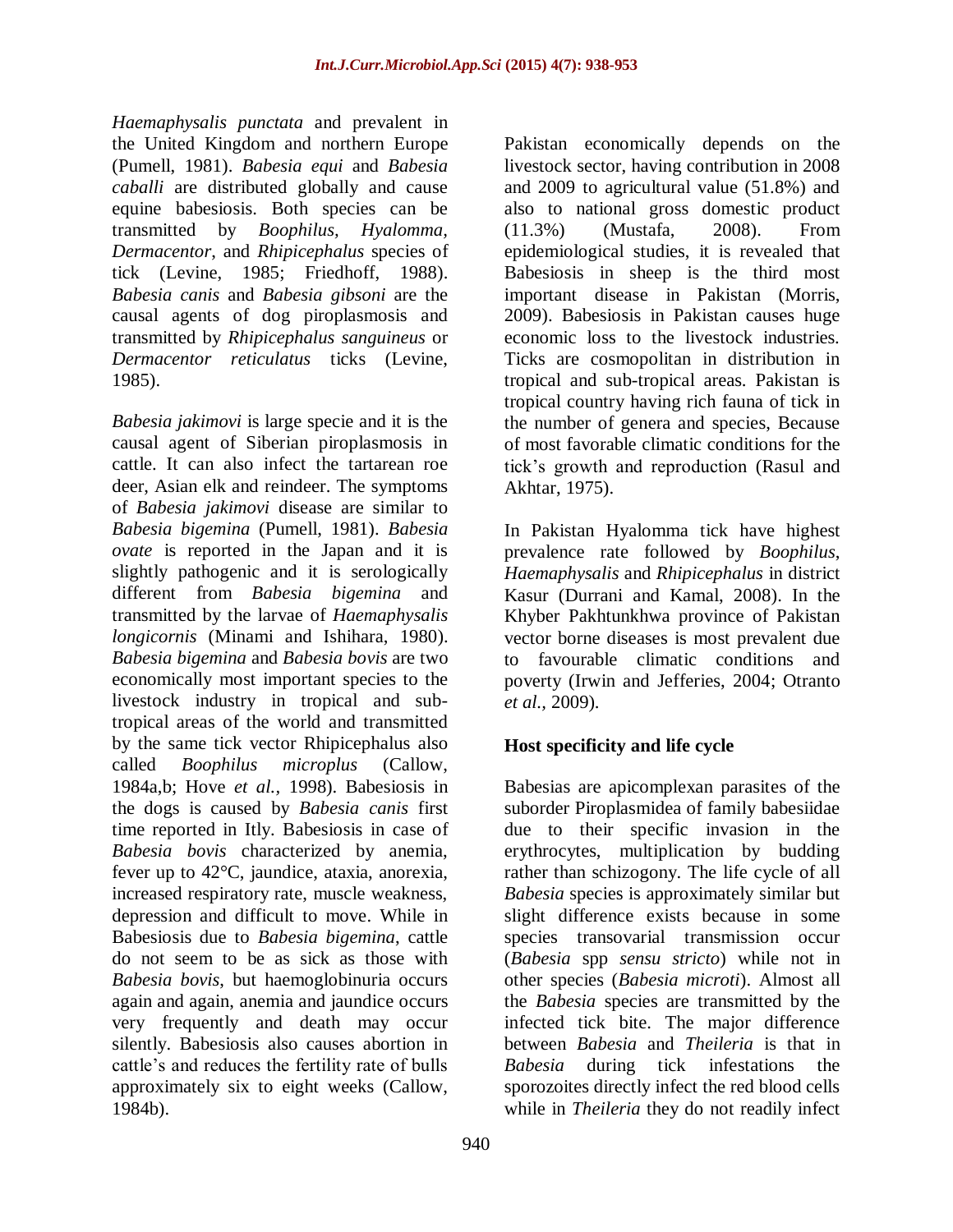the red blood cells, but first they invade the lymphocyte or macrophage in which they develop into schizont (Uilenberg, 2006). *Babesia* species require two classes of host, a vertebrate and invertebrate. All *Babesia* species depend on both hosts for their survival because specific tick vector must feed on the vertebrate reservoir in order to attain infectious stage. *Babesia* species generally complete their life cycle in 3 stages.

1-Gamogony (in the tick gut gametes fusion and formation)

2-Sporogony (in salivary glands asexual reproduction occur)

3-Merogony (in the vertebrate asexual reproduction occur)

Infection is directly related to the tick infestation time if it is prolonged then infection rate will be 100 % (Piesman and Spielman, 1982). Ixodes ticks are instrumental in the transmission of babesiosis. Except in the *Babesia meri* in which a non-ixodes tick *Ornithodoros erracticus* acting as a vector. They feed in the fall (May through July) and in spring in nymphal stage, after which they lay eggs, hatched in the larvae in summer (late July), these infected larvae overwinter and moult to become nymphs in the spring again. Finally nymphs molt into adults in the fall and complete the life cycle. Tick responsible for transmission of *B. divergens* to humans is *Ixodes ricinus*. The life cycle of *I. ricinus* complete in 3 years, as larva in the first year, nymphs in the second, and adults in the third. When tick feed on the vertebrate host for 10 hours, the organism can be seen in the ticks in consumed red blood cells after 46– 60 hours. Some of the gametocytes develop in arrow head structure in the anterior region called Strahlenkörper or ray bodies. The

basic function of this structure is gamete fusion (Kakoma and Mehlhorn, 1993; Rudzinska *et al.,* 1983). Then epithelial cells of the tick gut are penetrated by the Strahlenkörper and start feeding on the epithelial cells after 80 hours of penetration, from where they move to the salivary glands of the tick with the help of haemolymph (Rudzinska *et al.,* 1983).

The development of sporozoites complete in 3 phases in the tick salivary glands. First, they form sporoblast that is a branching meshwork from which new sporozoites develop by budding approximately 5,000 to 10,000 new sporozoites can be develop in the single Sporoblast (Kakoma and Mehlhorn, 1993; Karakashian *et al.,* 1983). In the Second step, the specialized organelles of the new developing sporozoites (micronemes, rhoptries, and double membrane segments beneath the plasma membrane) will form within the meshwork when ticks host start feeding again. Finally, through budding process a mature sporozoite will form which is 2∙2 by 0∙8µm in size and pear shaped having smooth endoplasmic reticulum, free ribosome's, mitochondria like structures, interiorly located rhoptry and many micromeres (Karakashian *et al.,* 1983). During final hours of attachment and feeding approximately several thousands of sporozoites are deposited around the tick mouth in dermis. Transmission is directly related to the saliva having antiinflammatory or immunosuppressive pharmacological activity (Ribeiro, 1987).

In *Babesia divergens* and other large *Babesia* species transmission is transovarian in which the zygote also called ookinete, enters in haemolymph from where they may invade the fat bodies or nephrocytes. The ookinete undergo second cycle of division forming secondary ookinete which invade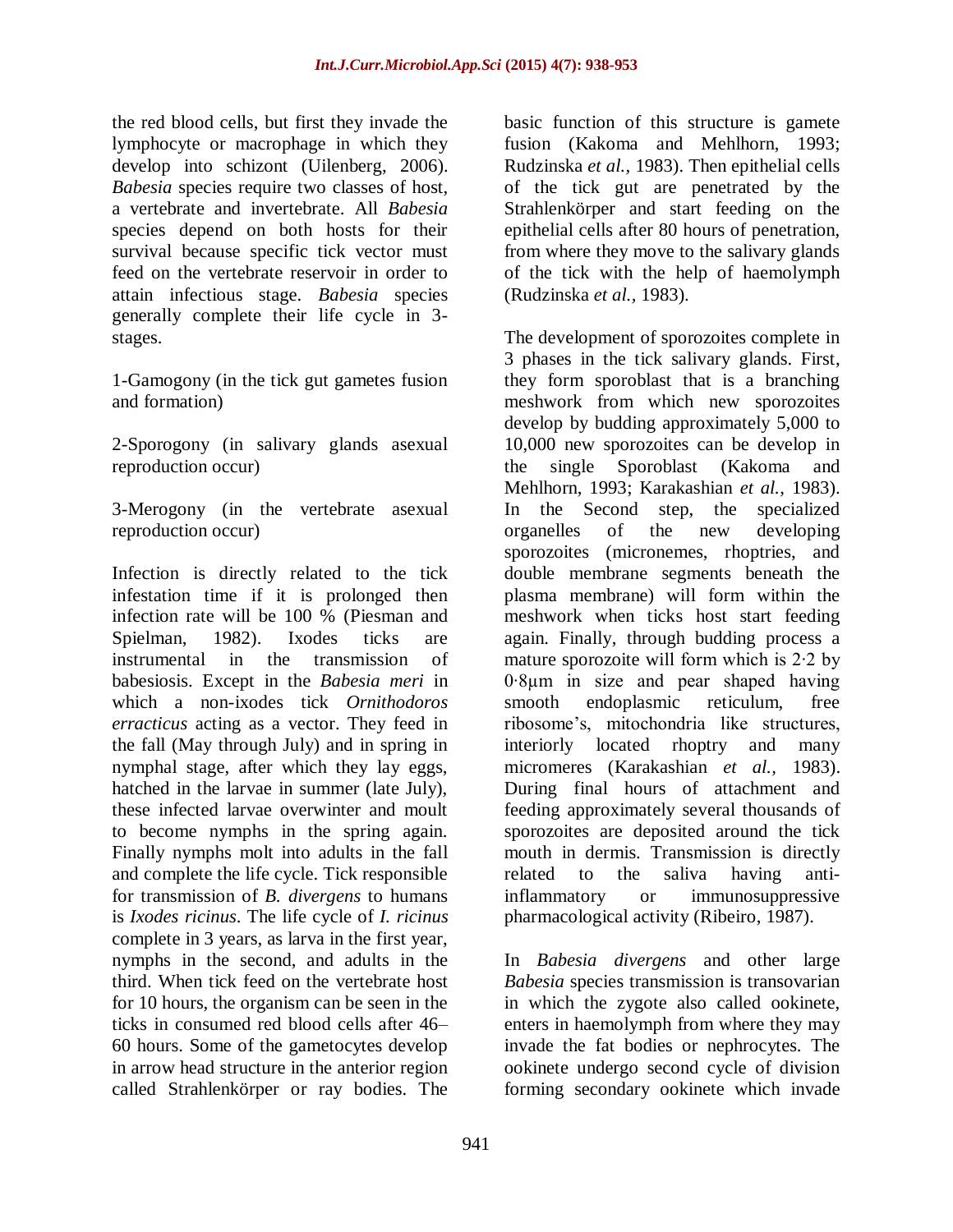the ovaries and insure transovarial transmission (Telford *et al.,* 1993). In the vertebrate hosts the sporozoites first go to lymphocytes forming multinucleate schizonts in *Theileria* and in some *Babesia* species (Meldrum *et al.,* 1992). Schizonts undergo the budding process forming merozoites which lyses the host cell. The merozoites or sporozoites of *Babesia* species without forming pre-erythrocytic stage penetrate the erythrocytes and form parasitophorous vacuole. This vacuole will later on disintegrate exposing the parasite with single membrane which is different from the plasmodium species having host membrane along with its own (Rudzinska, 1976). In the host red blood cells the merozoites change in trophozoites, these trophozoites form a large number of merozoites which destroy host red blood cells, causing haemoglobinuria and at this time four parasites can shape Maltese cross form. The trophozoites have the capacity to form gametocytes but at that time trophozoites do not reproduce but only grow in size (Mehlhorn *et al.,* 1980; Rudzinska *et al.,* 1979). The gametocytes change to gametes in the tick gut prior to leave the red blood cells.

### **Laboratory analysis**

For the diagnosis two methods are used microscopy and PCR. Thin blood smears stained with giemsa in which organisms are darkly stained ring like with light blue cytoplasm. The organism may be seen in different forms that are simple rings (annular), paired or pyriform, single pear shaped trophozoites but rarely in Maltese cross (tetrad form). Patients with mild infections are not diagnosed microscopically so remain untreated, for such low grade infections more sensitive techniques are required, such as PCR which is a molecular technique. In this sequence of amplified fragments is analyzed and then compare to a

942

database of already known sequence which enables the identification of the infecting organism. So patients are parasitemic which have known Babesial DNA. DNA presence is an indication of an active infection most studies shown that microbial DNA is cleared from blood in absence of microbial replication (Kain *et al.,* 1993; Nocton *et al.,* 1994; Krause *et al.,* 1998).

### **Prophylactic measures**

### **Chemophylaxis**

Drugs against trypanosomes are also used for babesiosis. Infection in cattle's can be controlled by regular treatment with tickicide. Imidocarb is the drug of choice in bovine babesiosis. Acarcicides are also frequently use drug against bovine Babesiosis (Levine, 1973). First successful treatment against *Babesia bigemina* was trypan blue to indicate the type of infection.

They recommend treatment for *Babesia divergens* is clindamycin and oral quinine in order to resist hemolysis and to prevent renal failure while for *Babesia microti* infections drugs such as hydroxynapthoquinone derivatives (atovaquone), chloroquine, tetracycline, Primaquine, sulfadiazine and pyrimethamine are recommended (Rowin *et al.,* 1982).

In humans Imidocarb has not approved. Pentamidine and cotrimoxazole are also used for *Babesia divergens* treatment (Farwell *et al.,* 1982). For *Babesia bigemina*, *Babesia bovis*, *Babesia jakimovi*  and *Babesia ovate* diminazene diaceturate  $(3-5 \text{ mg/kg})$ , Imidocarb  $(1-3 \text{ mg/kg})$ , amicarbalide (5-10 mg/kg) and quinuronium are used. Drugs used for the *Babesia caballi* and *Babesia equi* Imidocarb is used in different dosage for example 2 mg/kg twice a day and 4 mg/kg four times at interval of 72 hours, respectively (Kuttler, 1981).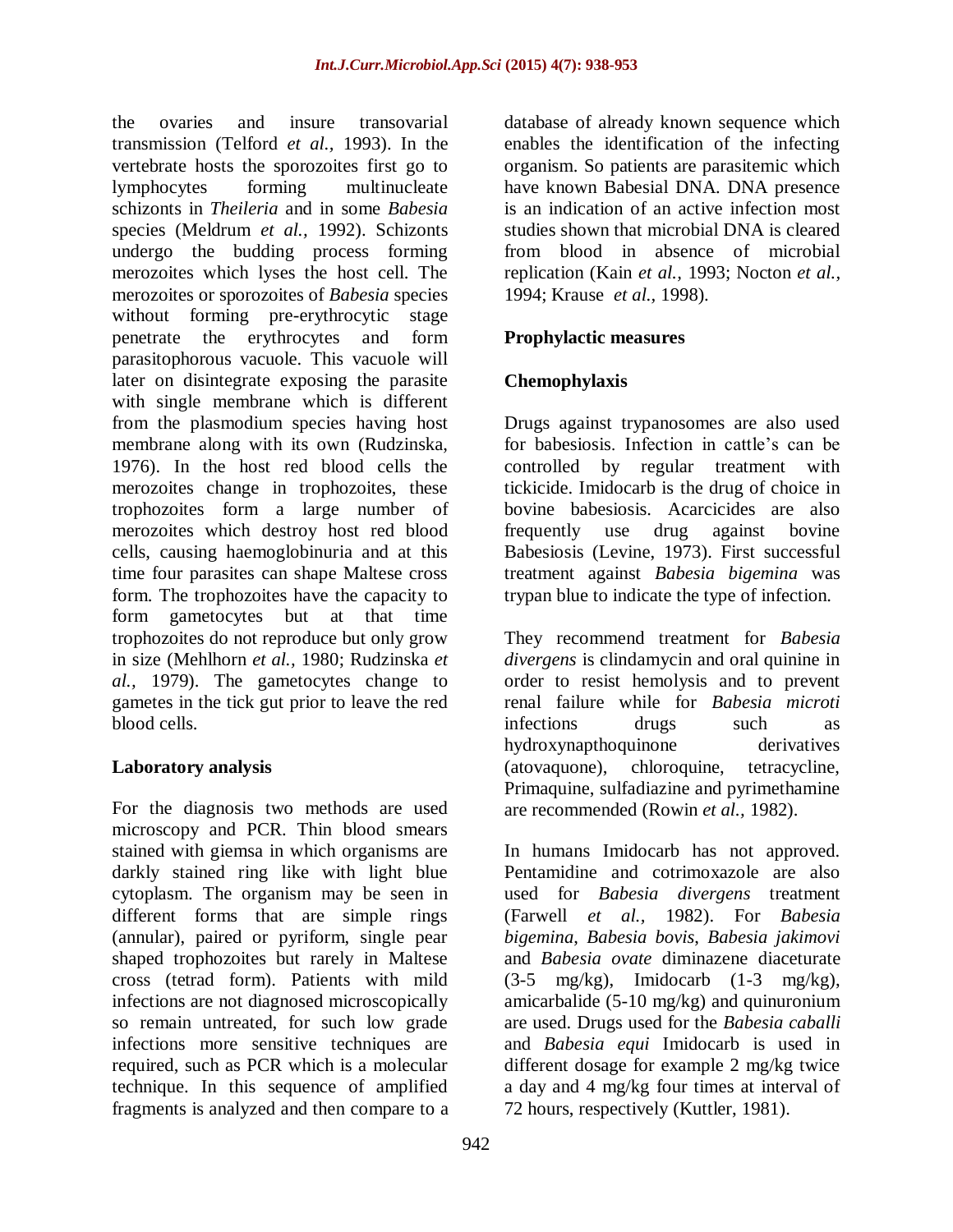## **Vaccine**

Vaccines comprising live, attenuated strains of *Babesia bovis*, *Babesia divergens* and *Babesia bigemina* are formed from the infected animal's blood or from *in vitro* culture. Vaccines are provided either in chill or frozen form. Live *Babesia* vaccines are not completely safe. A single dose can provide lifelong immunity against Babesiosis (Barriga, 1994; Callow *et al.,* 1997; Palmer and McElwain, 1995). In 1964 by adaptation in splenactomized calves attenuated strain vaccine for *Babesia bovis*  was prepared (Callow, 1971), but attenuated vaccines are most problematic, including the transmission of bovine leukosis virus an enzootic agent (Wright, 1991).

Recombinant vaccines BM86 and BM95 are also prepared to compensate the problems created by the use of attenuated vaccines. In early history living parasites are used in livestock management for Babesiosis for a long period of time (Callow, 1971, 1979). Recombinant vaccines are also developing from surface antigens of sporozoites in which apical complex proteins are important so these antigens are protective in Babesiosis infection (Palmer and McElwain, 1995; Wright *et al.,* 1992). The scenario for recombinant vaccine is still challenging (Brown *et al.,* 2006). SBm7462 is a synthetic anti-Boophilus microplus vaccine derived from the tick intestinal protein. SBm7462 is 43 amino acid residues are derived from the BM86 protein structure. A killed vaccine for *B. divergens* has been prepared from the blood of infected calves (Zintl *et al.,* 2003). Still no Commercial subunit vaccine is prepared.

### **Discussion**

Babesiosis caused by the intraerythrocytic

parasite of the genus *Babesia*, gaining the world attention as an emerging zoonosis (Kakoma and Mehlhorn, 1993). Babesiosis has a cosmopolitan distribution, mostly endemic to tropical and subtropical regions of the world and affecting a large variety of mammals and a small no of bird species. Transmission route is by the infected ixodes tick bite, other routes might be transplacental, intrauterine, blood transfusion and organ transplant (Phipps and Otter, 2004). All *Babesia* species replicate in the vertebrate red blood cells and called as piroplasmosis due to the pear shape structure. *Babesia* parasite requires two proficient hosts, a vertebrate and nonvertebrate for transmission (Kakoma and Mehlhorn, 1993). Human Babesiosis is caused by one of the species of *Babesia* having distinctive geographical distribution depending on the competent hosts. In North America first human case was diagnosed from California (USA) in 1966 (Scholtens *et al.,* 1968), but the causal organism similar to the *Babesia duncani* or *Babesia specie* CAtype, but in Massachusetts (USA) in 1969 *Babesia microti* was diagnosed as the most familiar parasite responsible for human Babesiosis in North America (Western *et al.,* 1970), transmitted by the *Ixodes scapularis*. *Babesia microti* is a rodent borne piroplasm which intermittently transmitted by the other newly documented species of *Babesia* called  $WA<sub>1</sub>$  piroplasm. The primary reservoir of *Babesia microti* is white-footed mouse (*Peromyscus leucopus*) but this disease is also caused by the similar *Babesia* species, in short tailed shrews, Eastern cottontail rabbits and Eastern chipmunks (Anderson *et al.,* 1991; Stafford *et al.,* 1999; Telford and Spielman, 1993).

Within the last decade, cases of human Babesiosis have increased (Persing *et al.,* 1995). *Babesia microti* is the primary cause of human Babesiosis in North America, but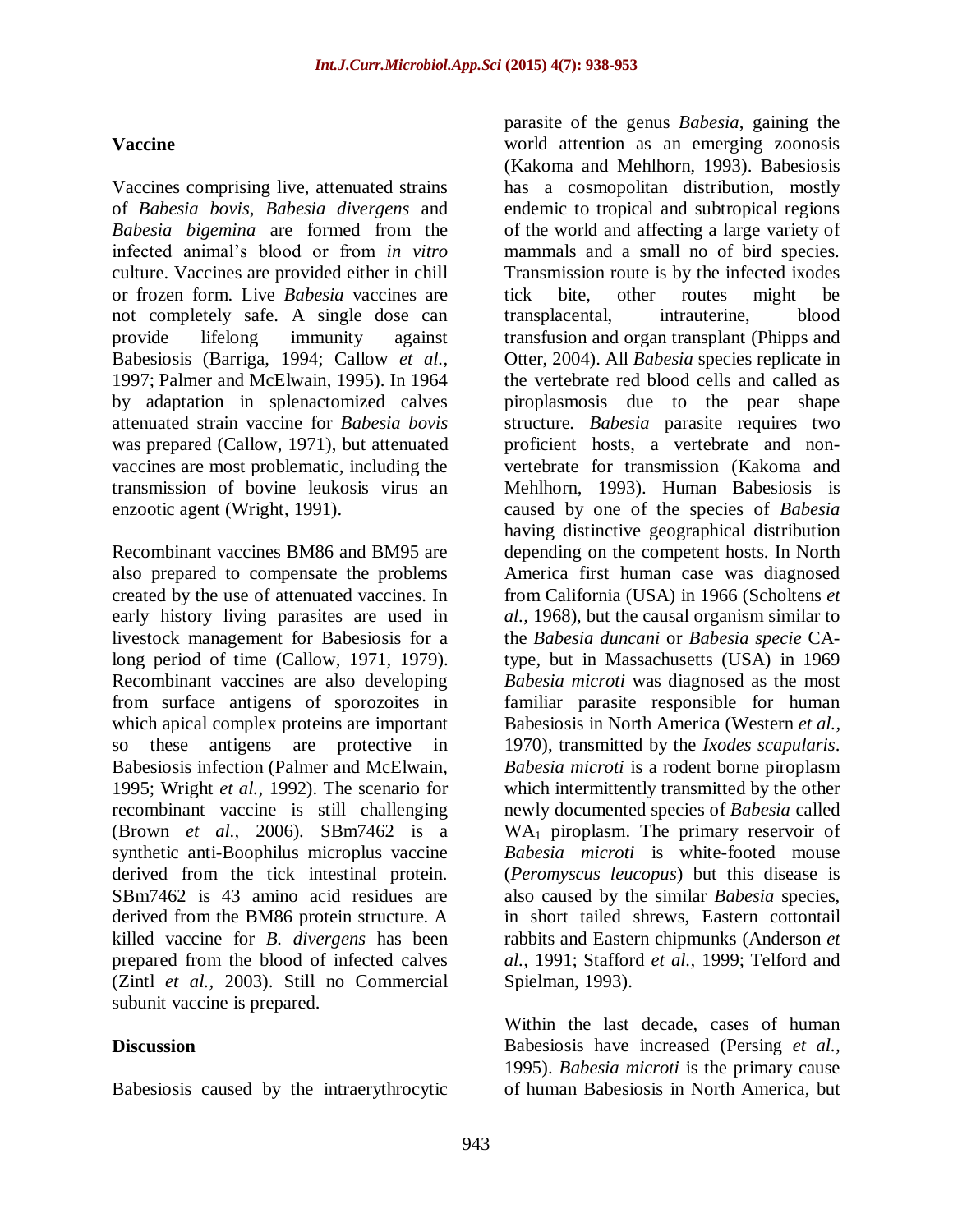four other species have been reported responsible for human Babesiosis including *Babesia duncani*, *Babesia* sp. CA-type, *Babesia* sp. MO1, and *Babesia* sp, TN1 from a patient in Tennessee (64, 65and 66). Babesiosis is the most common disease which is frequently transmitted by the blood transfusion (Young *et al.,* 2012). In Canada no infection has reported transmitted by the tick fauna, but transfusion transmitted cases of *Babesia microti* are diagnosed. Blood transfusion is responsible for the sporadic cases in the non-endemic areas as in the Texas, California, Washington, and Georgia (Kain *et al.,* 2001). Probably from 1980 to 2010, 70–100 infections are transmitted through transfusion in the United States (Leiby, 2011).

Transovarial transmission for *Babesia microti* has not been reported while large *Babesia* species, for example *Babesia divergens* transovarially transmitted. A *Babesia* species formally called *Babesia duncani* was morphologically similar to the *Babesia microti* identified in Washington and California in 1990s (Conrad *et al.,* 2006). Important cases have been reported in immunocompromised, splenectomized and blood transfusion acquired individuals (Herwaldt *et al.,* 2011). From the Phylogenetic analysis, it is evident that it is a separate clade from other *Babesia* species (Charles *et al.,* 2012). For *Babesia duncani* yet no reservoir and tick vector is identified (Persing *et al.,* 1995). In 1992, a rare case of human Babesiosis caused by new specie MO1 was reported in Missouri in splenectomized patient. The natural host for MO1 is lagomorphs and a vector is *Ixodes dentatus*. Phylogenetic analysis on the fragment of an 18s rRNA fragment to indicate that this parasite was initially resemble to the *Babesia divergens* but subsequent analysis showed that MO1 is distinct from the *Babesia divergens* (Holman *et al.,* 2005; Holman, 2006).

The primary cause of human Babesiosis in Europe is *Babesia divergens* and its related zoonotic species called EUI, also known as *Babesia venatorum* reported in Europe. In Asia approximately four zoonotic *Babesia* species with rare infection have been identified in Korea, Korea, Japan, Taiwan, India and China (Wei *et al.,* 2001; Arai *et al.,* 2003; Marathe *et al.,* 2005; Kim *et al.,* 2000). Cattles are the natural host for *Babesia divergens* their infection have been prevalent in Europe and possibly in North Africa (Kim *et al.,* 2000). In 1992 a *Babesia divergens* like species have been identified from the Canary Islands, Spain (Olmeda *et al.,* 1997). In 1998 another human pathogen was reported and diagnosed as EUI (European union-1) in Itly and Austria. The most familiar vector for *Babesia* species EU1 is *Ixodes ricinus* (Herwaldt *et al.,* 2003).

In Africa a number of *Babesia* species have been reported from domestic and wild animals but due to deficiency of human Babesiosis cases sequence analysis, no reservoir for zoonotic Babesiosis is known in Africa (Mazyad *et al.,* 2010).

Bovine Babesiosis is caused by the two most prevalent *Babesia* species (*Babesia bigemina* and *Babesia bovis*) in the tropics and subtropics of the world. Bovine Babesiosis causes most serious economic loss to the livestock industry, endangering half a billion cattle across the world. *Babesia bigemina* and *Babesia bovis* are primarily transmitted by *Boophilus microplus*, also transmitted by the principal vectors such as *Boophilus annulatus* and *Boophilus decoloratus*. *Babesia bigemina* is a large pear shaped body jointed at acute angle in mature infected red blood cell. While the *Babesia bovis* is a small pleomorphic *Babesia* rounded single body or pear shaped jointed at obtuse angle. Transmission is by the feeding of the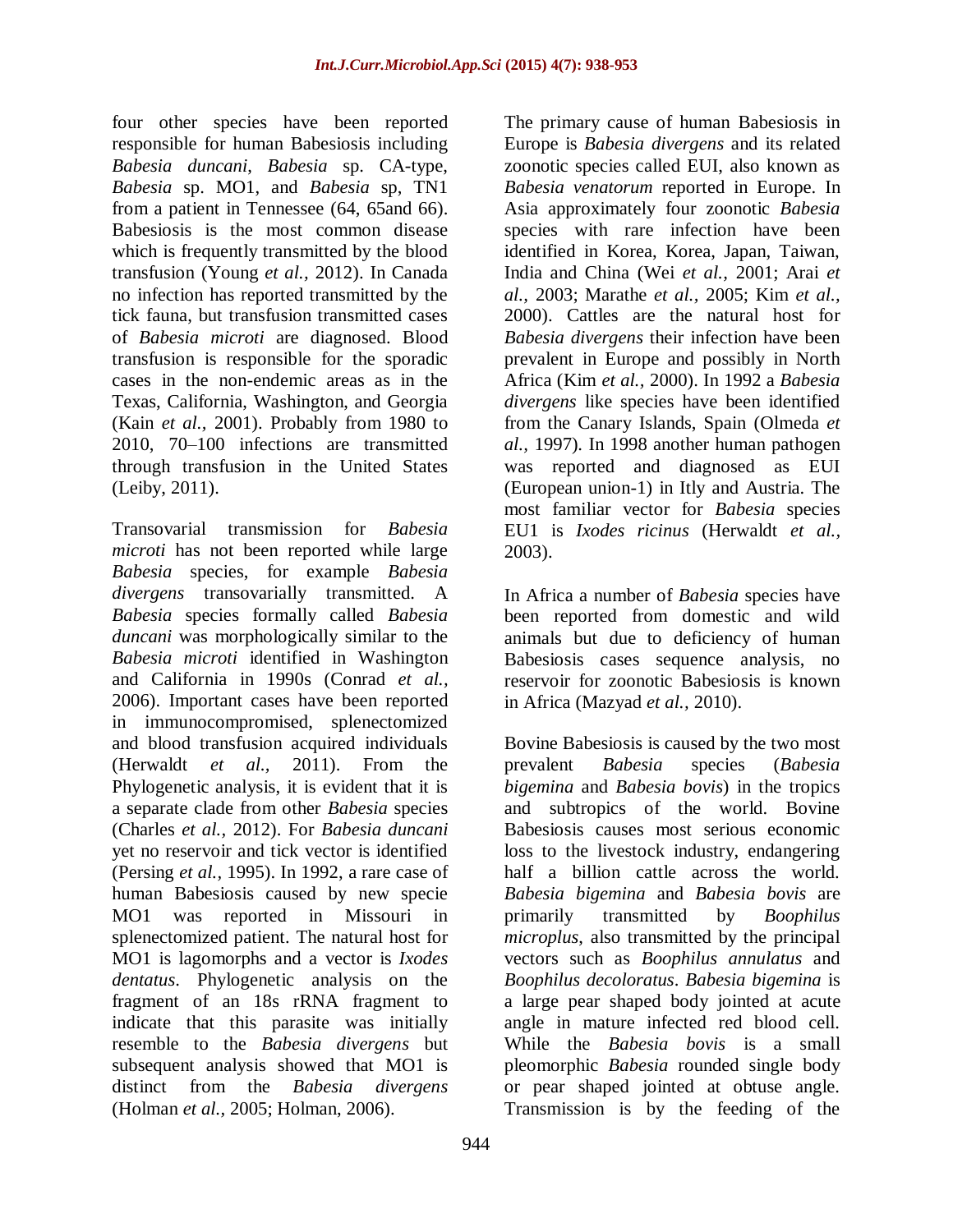nymphal and adult ticks. Calves are virtually resistant to the *Babesia*. *Babesia bovis*  causes more severe clinical signs as compared to *Babesia bigemina* (Riek, 1968). For bovine babesiosis, Imidocarb are the drug of choice which can prevent clinical infection up to 2 months, but dosage are different for different species depending on the status of infected host (Kuttler, 1981). Some *Babesia* species are nonpathogenic while some causes mild clinical infections, for example *Babesia* major is nonpathogenic in nature but can lead to death in the splenectomized calves while *Babesia ovate*  is mildly pathogenic in nature and have similar chemophylaxis as *Babesia bigemina*  (Minami and Ishihara, 1980).

*Babesia ovis,* is a small *Babesia specie* of goat and sheeps causing mild infection mostly inconsiderable but the symptoms of infection are just like of *Babesia bigemina*. In swine Babesiosis is caused by the two important species, the large one is called *Babesia trautmanni* and a small one *Babesia* perroncitol having no resemblance in the sign of disease to cattle. In Africa their reservoir are wild pigs (Bush pigs and warthogs) but these species are frequently nonpathogenic so they are often ignored (Kuttler, 1981). In wild canids and dogs piroplasmosis is caused by *Babesia gibsoni*, the disease is characterized by the intermittent fever, haemoglobinuria, anemia and ultimately death. Vaccination is done against canine babesiosis; most commonly used recombinant vaccine rP50t is effective to create protective immunity (Fukumoto *et al.,* 2003).

Feline vector borne diseases have been emerged in the recent years and attain worldwide geographical distribution. Feline Babesiosis is less common than the canine Babesiosis and little work is done. Climatic factors, especially temperature leading to its

high prevalence. *Babesia felis* is mostly prevalent in the domestic cats of India and Africa. In feline Babesiosis younger cats are more susceptible as compared to the adults due to low immunity and a cat which is free roaming in nature are also more susceptible (Ghosh *et al.,* 2007). Feline Babesiosis is more prevalent in the humid seasons (July-August) and different seasons have different concentrations of ticks. The concentration of disease is equal in both male and female while in the *Babesia canis* the disease susceptibility is different in male and females. Canine Babesiosis is caused by two important species having differential size; *Babesia gibsoni* is small in size than *Babesia canis*. In case of canine Babesiosis males are more susceptible to the disease than females because male dogs are involved in organized fighting, while other studies reported that susceptibility sex ratio is same (Martinod *et al.,* 1986). The zoonotic significance of the parasitic infection is dependent on the availability of accurate and significant diagnostic techniques.

Molecular techniques, significantly PCR (polymerase chain reaction) play an important role in the diagnostic, characterization of parasites and in the control measure of the zoonosis. Common method used for the diagnosis is microscopy but in case of low parasitemia this method is botched. In order to detect low parasitemic cases more accurately molecular diagnostic methods PCR and ELISA (Enzyme Linked Immunosorbent Assay) are used. Several prophylactic measures have been adopted including chemophylaxis and vaccines for the treatment of babesiosis. Vaccines are used in order to provide lifelong immunity because a single dose of an effective vaccine can induce both innate and acquired protective immunity.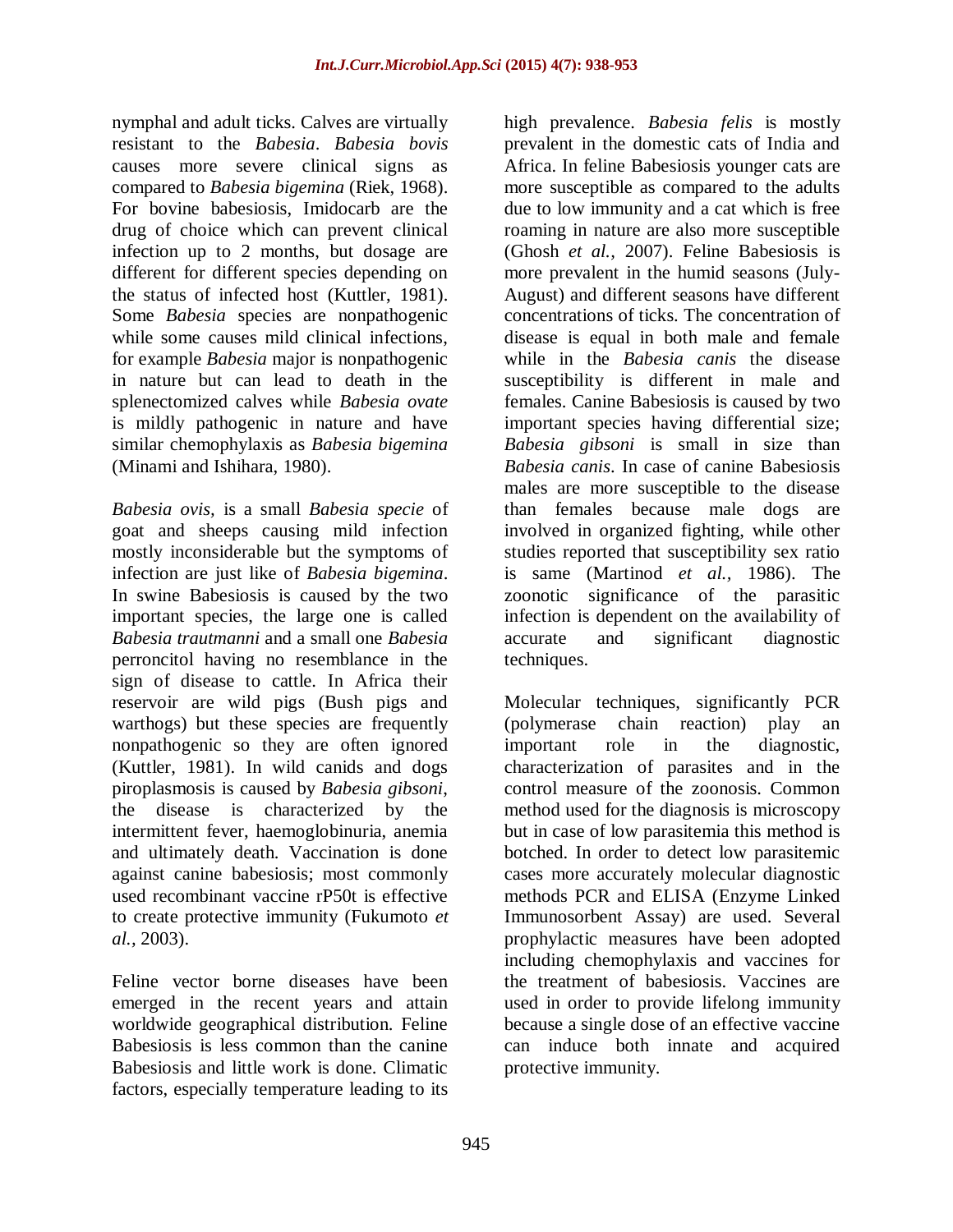| S.No           | Parasite                                     | Vertebrate<br>host               | <b>Tick Vector</b>                                                                                    | Geographical distribution                                                          |
|----------------|----------------------------------------------|----------------------------------|-------------------------------------------------------------------------------------------------------|------------------------------------------------------------------------------------|
| $\mathbf{1}$   | <b>Babesia</b> bovis<br>(syn<br>B.argentina) | Cattles and<br>deer              | <b>Boophilus</b><br>B.<br>annulatus,<br>microplus,<br><i>Ixodes</i><br>spp<br>suspected               | Cosmopolitan/worldwide                                                             |
| $\overline{2}$ | <b>B.</b> bigemina                           | Cattles                          | <b>Boophilus</b><br>annulatus,<br>B.<br>microplus and B. decoratus                                    | Cosmopolitan/worldwide                                                             |
| 3              | <b>B.divergens</b>                           | Cattles                          | Ixodes ricinus                                                                                        | Northern<br>Europe<br>and<br>United kingdom                                        |
| $\overline{4}$ | <b>B.</b> ovate                              | Cattles                          | Haemaphysalis longicornis                                                                             | Japan                                                                              |
| $\overline{5}$ | <b>B.microti</b>                             | Cattles                          | Ixodes scapularis                                                                                     | North America                                                                      |
| 6              | B.gibsoni                                    | Dogs<br>and<br>wild canids       | Rhipicephalus sanguineus or<br>Dermacentor reticulates                                                | Worldwide                                                                          |
| $\tau$         | <b>B.major</b>                               | Cattles                          | H. punctata                                                                                           | United<br>kingdom<br>and<br>Northern Europe                                        |
| 8              | B.jakimovi                                   | Cattles and<br>wild<br>ruminants | Ixodes ricinus                                                                                        | Siberia                                                                            |
| 9              | <b>B.caballi</b>                             | Horses                           | Dermacentor,<br>Hyalomma<br>and Rhipicephalus species                                                 | Worldwide                                                                          |
| 10             | B.equi                                       | Horses                           | Dermacentor and Hyalomma                                                                              | Worldwide                                                                          |
| 11             | <b>B.motsi</b>                               | Sheep<br>and<br>goats            | silvarum<br>Dermacentor<br>suspected, $R$ .<br>bursa<br>and<br>Haemophysalis spp                      | Sothern Europe, middle<br>East, former soviet union,<br>South east Asia and Africa |
| 12             | B. ovis                                      | Sheep<br>and<br>goats            | Suspected Ixodes ricinus and<br>D. reticulatus, R. bursa                                              | Southern<br>Europe<br>and<br>middle east                                           |
| 13             | B.trautmani                                  | Swine                            | $R_{\cdot}$<br>sanguineus<br>and<br>Dermacentor<br>suspected,<br><i>Boophilus</i> and <i>Hyalomma</i> | Soviet<br>southern<br>union,<br>Europe and Africa                                  |
| 14             | B.perroncitoi                                | Swine                            | Unknown                                                                                               | Soviet<br>union,<br>southern<br>Europe and Africa                                  |
| 15             | B. felis                                     | lion,<br>Cats,<br>leopard        | Haemophysalis spp                                                                                     | Africa and India                                                                   |
| 16             | <b>B.</b> occultans                          | Cattles                          | Hyalomma marginatum                                                                                   | Africa                                                                             |
| 17             | B. canis                                     | Dogs<br>and<br>wild canids       | Rhipicephalus sanguineus or<br>Dermacentor reticulatus                                                | Worldwide                                                                          |

# **Table.1** Recognized *Babesia* species in the world of the domestic animals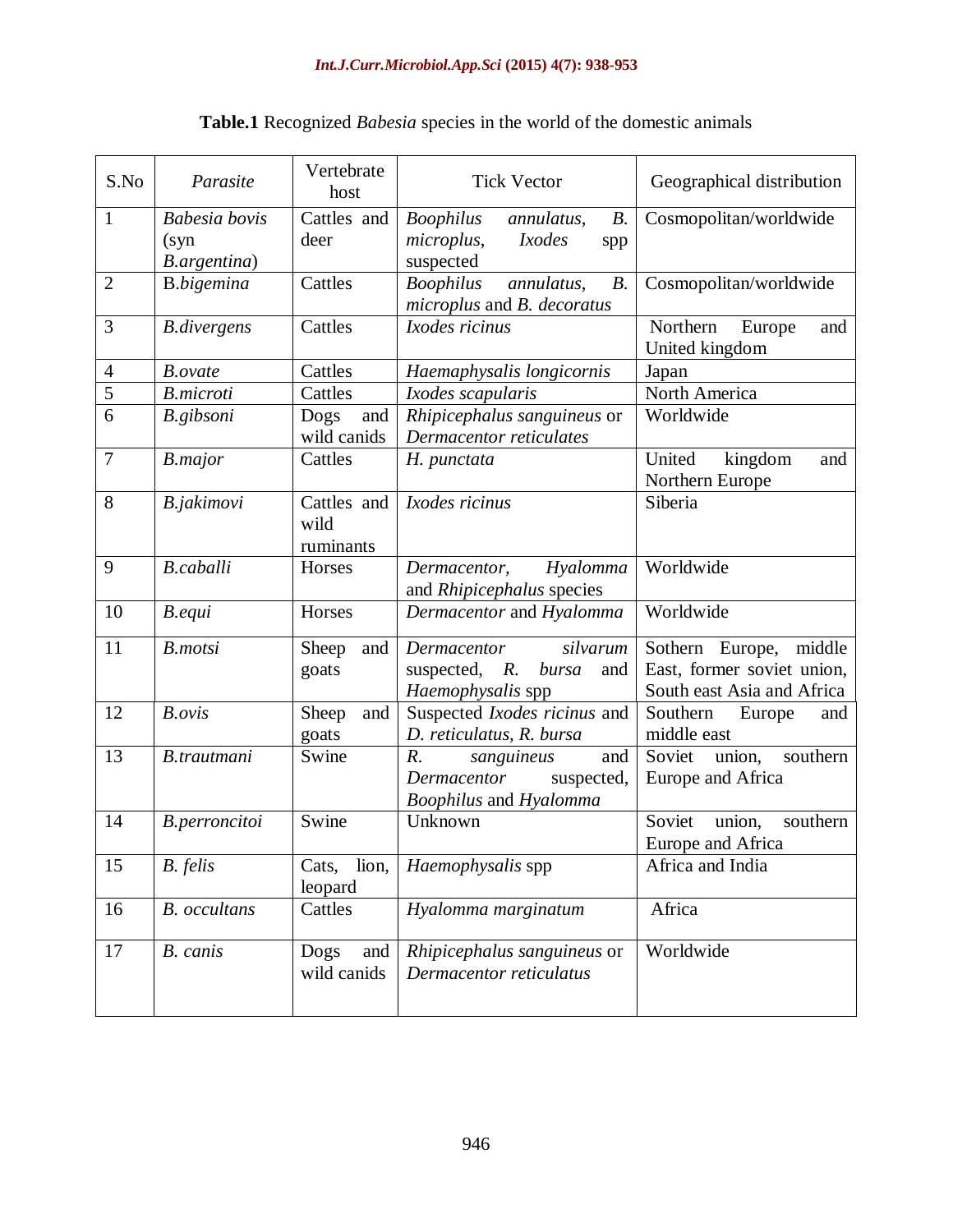The humoral response to Babesial infections especially to *Babesia microti* has limited importance in protection. Antibodies have a short period of protection and have better effect on the free parasite then in the infected red blood cells (Morgan, 2000). Imidocarb is administering intramuscular or subcutaneously while it becomes toxic when given intravenously, side effects include salivation, muscle tremor, colic and irritation at the location of inoculation (Wood, 1971). Vaccination is best prophylactic measure having live, attenuated, dead whole parasite, crude parasite extracts and recombinant vaccines. Live vaccines are not safe because the vaccine strain can itself cause infection. In order to lessen the virulence of live vaccine, it should be continuously passed through the splenectomized calves (Taylor *et al.,* 1983).

Protective antigens either alone or in combination are the basis of recombinant vaccines. Although the attenuated vaccines are good, but due to co-transmission of other enzootic agents such as bovine leukosis virus and short shelf life these attenuated vaccines give no reliable results. So the recombinant vaccines are made from the surface antigens of sporozoites particularly from apical complex proteins due to their host cell penetration capacity. The rhoptry associated proteins (RAP-1) which are encoded by a multigene family. RAP-1can induces the production of the  $CD_{\pm 4}$  and Th<sub>1</sub> cells to provoke partial immunity against babesiosis. Vaccines used against tick vector *Boophilus microplus* is BM86. In case of reinfestation of the tick, the combined therapy of Acarcicides along with BM86 is used while in the case of resistance to BM86. BM95 are used along with the BM86 which can protect the animals that are resistant to the immunization with BM86.

Antigens are also used to improve the

vaccines efficacy (Garcia-Garcia *et al.,* 2000). SBm7462 is a synthetic anti-Boophilus microplus vaccine derived from the tick intestinal protein. SBm7462 is 43 amino acid residues is derived from the BM86 protein structure and encapsulated synthetic Spf66 peptide was used to compare with the SBm7462 because of the similarity in size and synthetic procedure. The controlled release system such as PLGA microspheres allow a continuous and pulsable release of encapsulated antigens. SBm7462 vaccine capsulated in the 50:50 PLGA microspheres promote an immune response which is better to the immune response promoted this peptide emulsified in saponin. The saponin is an excellent adjuvant that gave the best response to the SBm7462 peptide (Igartua *et al.,* 1988). In Pakistan, especially the province KPK is endemic for the entomological vectors for various diseases. The most lethal and common, acquiring the attention of researchers is babesiosis, which also have the public health significance. In KPK, a major proportion of population has residence in countryside where people life expenses are totally reliant on the animals. The livestock in rural areas are suffering from different vector born diseases, including Babesiosis, thelioriosis, rickettsiosis and viral hemorrhagic fever due to no control measures and awareness in the public sector against these diseases (Irwin and Jefferies, 2004; Otranto *et al.,* 2009).

### **Conclusion and future recommendation**

From the current study it is revealed that 17 different species of *Babesia* are found in different domestic livestock (Table 1) throughout the world. *Hyalomma* tick has the highest prevalence rate in Pakistan followed by *Boophilus, Haemaphysalis* and *Rhipicephalus*. Vaccines are available for a few species of *Babesia*.

It is highly recommended after the above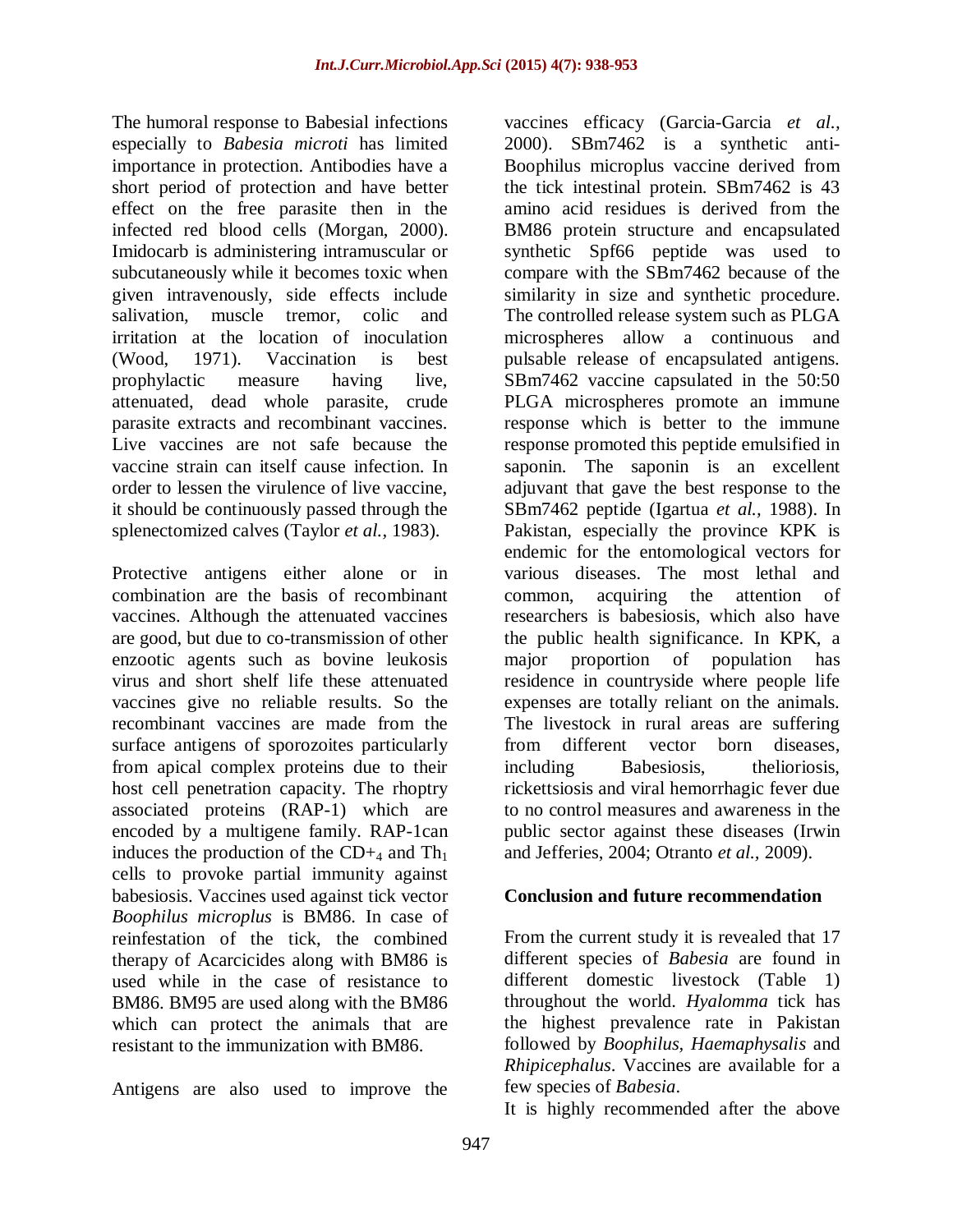discussion that various control strategies should be adopted in order to prevent the day by day increasing losses to livestock industry and human population against the zoonotic and veterinary pathogens. Community education campaigns should be started in rural areas of KPK to bring awareness in the people about the health hazards to humans and animal husbandry, created by the different zoonotic species of *Babesia*. Vectors ticks eradication programs should be started and train the people how to get rid from these vector borne disease having a zoonotic effect on the whole community. Prophylactic measures should be taken, including easily available cost free drugs and vaccines. Such vaccines should be designed having high efficacy and less price tag, so they can be affordable for the rural population.

### **Acknowledgement**

The author is gratified of supervisor for the support and cooperation in reviving and guidance in writing of this work.

# **Competing interests**

The authors declare that they have no competing interests.

# **Reference**

- Anderson, J.F., Mintz, E.D., Gadbaw, J.J., Magnarelli, L. 1991. *Babesia microti*, human babesiosis, and *Borrelia burgdorferi* in Connecticut. *J. Clin. Microbiol.,* 29: 2779–2783.
- Arai, S., Tsuji, M., Kaiho, I., Murayama, H., Zamoto, A., Wei, Q., Okabe, N., Kamiyama, T., Ishihara, C. 2003. Retrospective seroepidemiological survey for human Babesiosis in an area in Japan where a tick-borne

disease is endemic. *J. Veter. Med. Sci.,* 65: 335–340.

- Barriga, O.O. 1994. A review on vaccination against protozoa and arthropods of veterinary importance. *Vet. Parasitol.,* 55: 29–55.
- Brown, W.C., Norimine, J., Knowles, D.P., Goff, W.L. 2006. Immune control of *Babesia bovis* infection. *Veter. Parasitol.,* 138: 75–87.
- Callow, L.L. 1971. The control of Babesiosis with a highly effective attenuated vaccine. In: proceedings of the  $19<sup>th</sup>$  world veterinary congress, Lioate, Mexico. 357–360 Pp.
- Callow, L.L. 1979. Some aspects of the epidemiology and control of Bovine Babesiosis in Australia. *J. S. Arf. Vet. Assoc.,* 50: 353–356.
- Callow, L.L. 1984a. Arthropod-borne rickettsias of the blood. In: Protozoal and rickettsial diseases. Animal Health in Australia, Australian Bureau of Animal Health, AGPS 5, Canberra. Pp. 174–201.
- Callow, L.L. 1984b. Piroplasms. In: Animal Health in Australia, Protozoal and rickettsial diseases, Vol. 5. Australian Bureau of Animal Health, AGPS, Canberra. Pp. 121–160.
- Callow, L.L., Dalgliesh, R.J., de vos, A.J. 1997. Development of effective living vaccines against Bovine babesiosis–the longest field trail? *Int. J. Parasitol.,* 27: 747–761.
- Charles, R.A., Kjos, S., Ellis, A.E., Dubey, J.P., Shock, B.C., Yabsley, M.J. 2012. Parasites and vector-borne pathogens of Southern Plains Woodrats (*Neotoma micropus*) from Southern Texas. *Parasitol. Res.,* 110: 1855–1862.
- Conrad, P.A., Kjemtrup, A.M., Carreno, R.A., Thomford, J., Wainwright, K., Eberhard, M., Quick, R., Telford, 3rd S.R., Herwaldt, B.L. 2006.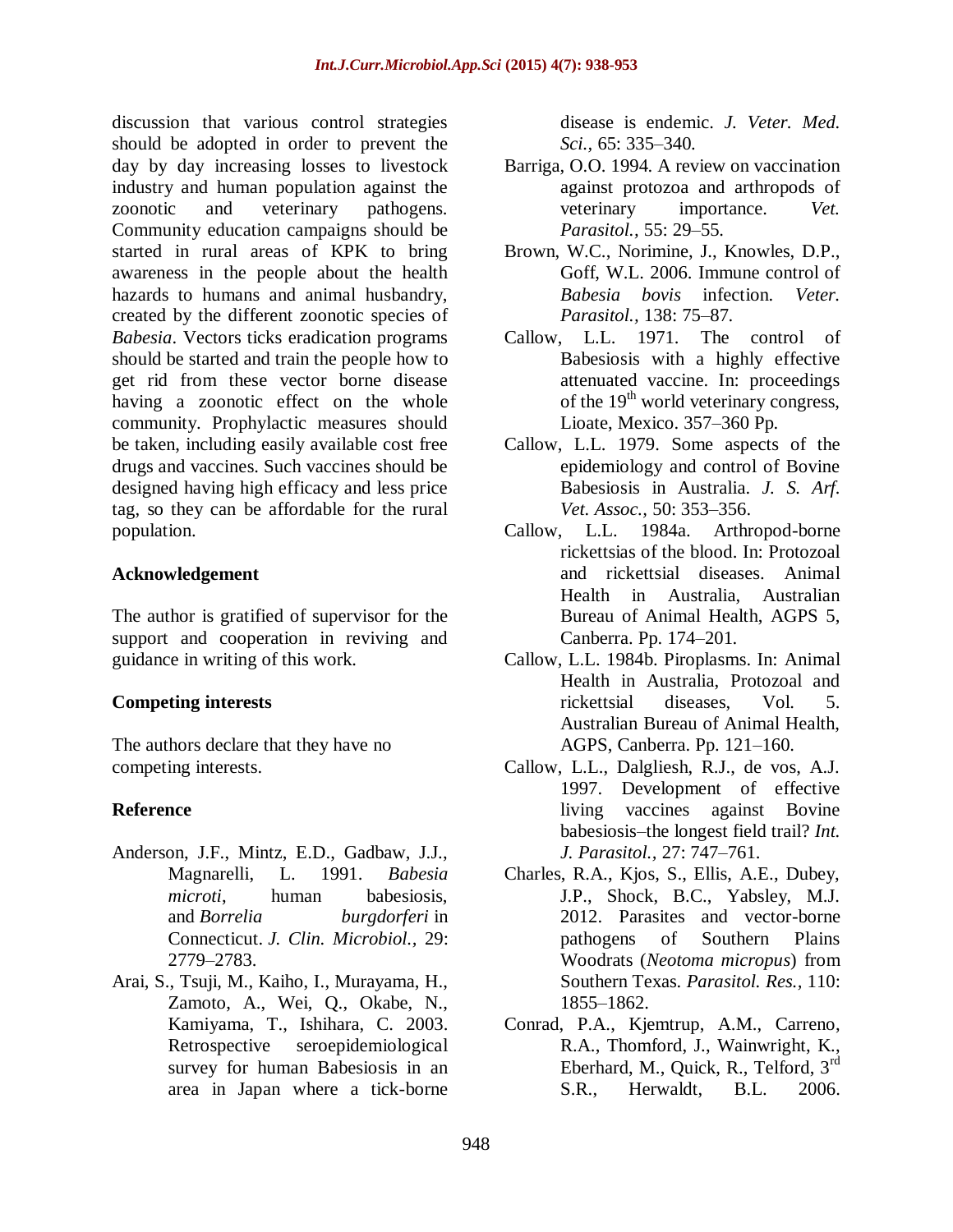Description of *Babesia duncani* n.sp. (Apicomplexa: Babesiidae) from humans and its differentiation from other piroplasms. *Int. J. Parasitol.,*  36: 779–789.

- Criado-Fornelio, A., Gonzalez-del-Rio, M.A., Buling-Sarana, A., Barba-Carretero, J.C. 2004. The expanding universe of piroplasms. *Veter. Parasitol.,* 119: 337–345.
- Durrani, A.Z., Kamal, N. 2008. Identification of ticks and detection of blood protozoa in Friesian cattle by polymerase chain reaction test and estimation of blood parameters in district Kasur, Pakistan. Trop. Anim. Health Prod.
- Farwell, G.E., Legrand, E.K., Cobb, C.C. 1982. Clinical observations on *Babesia gibsoni* and B.*canis* infections in dogs. *J. Am. Veter. Med. Assoc.,* 180: 507–511.
- Friedhoff, K.T. 1988. Transmission of *Babesia*. In: Ristic, M. (Ed). Babesiosis of domestic animals and man. CRC Press, Boca Raton, Florida. Pp. 23–52.
- Fukumoto, S., Xuan, X., Kadota, K., Igarashi, I., Sugimoto, C., Fujisaki, K., Nagasawa, H., Mikami, T., Suzuki, H. 2003. High-level expression of truncated surface antigen P50 of *Babesia gibsoni* in insect cells by baculovirus and evaluation of its immunogenicity and antigenicity. *Clin. Diagn. Lab. Immunol.,* 10: 596–601.
- Garcia-Garcia, J.C., Montero, C., Redondo, *et al.* 2000. Control of ticks resistant to immunization with Bm86 in cattle vaccinated with the recombinant antigen Bm95 isolated from the cattle tick *Boophilus microplus*. *Vaccine,* 18: 2275–2287.
- Ghosh, S., Bansal, G.C., Gupta, S.C., Ray, D., Khan, M.Q., Irshad, H.,

Shahiduzzaman, M., Seitzer, U., Ahmad, J.S. 2007. Status of tick 357 distribution in Bangladesh India and Pakistan. *Parasitol. Res.,* 101 (Suppl 2): 207–216.

- Goethert, H.K., Cook, J.A., Lance, E.W., Telford, S.R. 1969. Fay and Rausch 1969 Revisited *Babesia microti* in Alaskan small mammals. *J. Parasitol.,* 92: 826–831.
- Gubler, D.J. 1998. Resurgent vector borne diseases as a global health problem. *Emerg. Infect. Dis.,* 4: 442–450.
- Herwaldt, B., Persing, D.H., Précigout, E.A., Goff, W.L., Mathiesen, D.A., Taylor, P.W., Eberhard, M.L., Gorenflot, A.F. 1996. A fatal case of Babesiosis in Missouri: identification of another piroplasm that infects humans. *Ann. Intern. Med.,* 124: 643–650.
- Herwaldt, B.L., Caccio, S., Gherlinzoni, F., Aspock, H., Slemenda, S.B., Piccaluga, P., Martinelli, G., Edelhofer, R., Hollenstein, U., Poletti, G., Pampiglione, S., Loschenberger, K., Tura, S., Pieniazek, N.J. 2003. Molecular characterization of a non-*Babesia divergens* organism causing zoonotic Babesiosis in Europe. *Emerg. Infect. Dis.,* 9: 942–948.
- Herwaldt, B.L., Linden, J.V., Bosserman, E., Young, C., Olkowska, D., Wilson, M. 2011. Transfusion-associated Babesiosis in the United States a description of cases. *Ann. Internal Med.,* 155: 509–519.
- Holman, P.J. 2006. Phylogenetic and biologic evidence that *Babesia divergens* is not endemic in the United States. *Ann. N.Y. Acad. Sci.,* 1081: 518–525.
- Holman, P.J., Spencer, A.M., Telford, 3<sup>rd</sup> S.R., Goethert, H.K., Allen, A.J., Knowles, D.P., Goff, W.L. 2005. Comparative infectivity of *Babesia*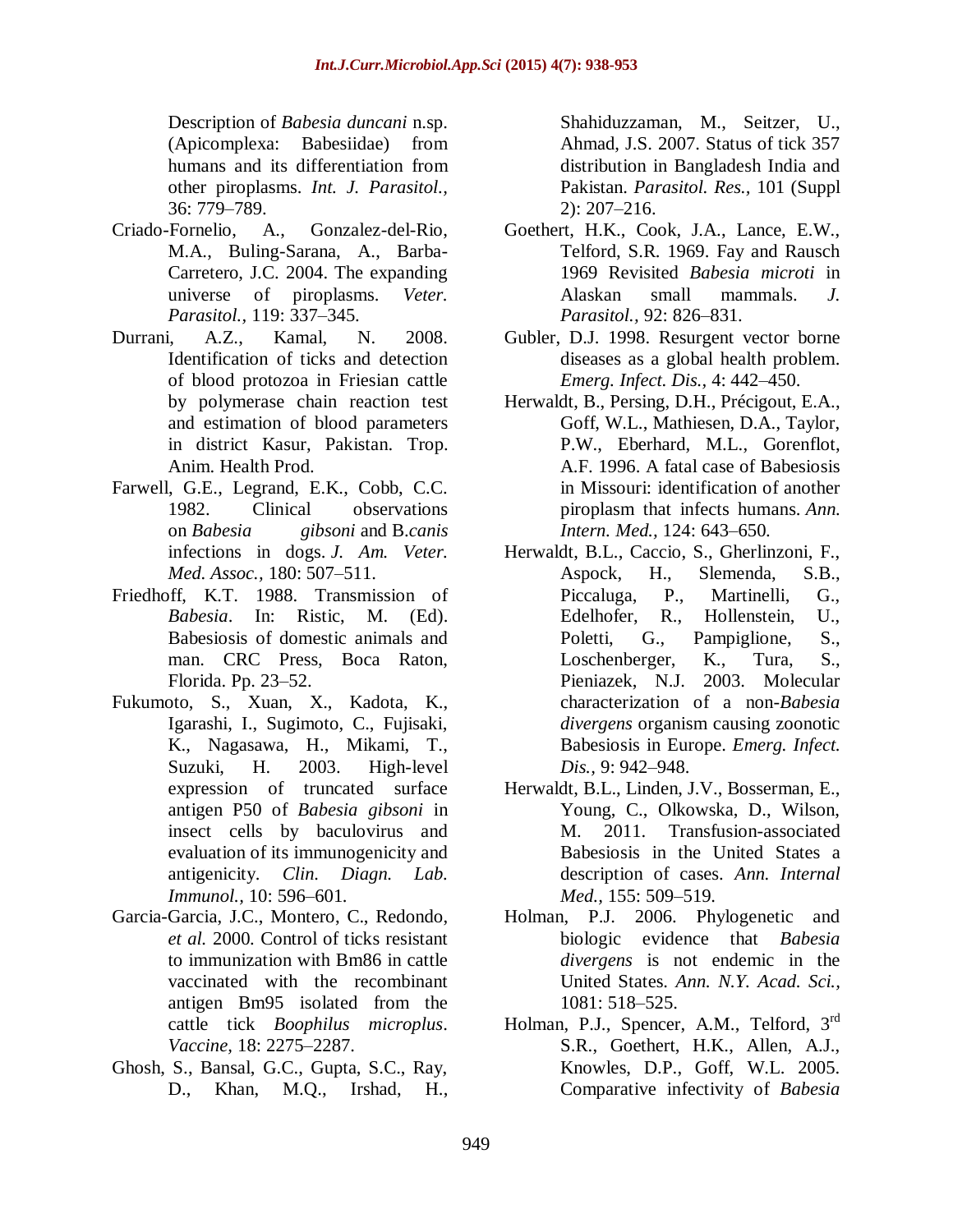*divergens* and a zoonotic *Babesia divergens*-like parasite in cattle. American. *J. Trop. Med. Hygiene,* 73: 865–870.

- Hove, T., Sithole, N., Munodzana, D., Masaka, S. 1998. Isolation and characterization of a *Babesia* species from *Rhipicephalus evertsi evertsi* ticks picked off a sable antelope (*Hippotragus niger*) which died of acute babesiosis. *Onderstepoort J. Veter. Res.,* 65: 75–80.
- Hunfeld, K.P., Hildebrandt, A., Gray, J.S. 2008. Babesiosis recent insights into an ancient disease. *Int. J. Parasitol.,* 38: 1219–1237.
- Igartua, M., Herna´ndez, R.M., Esquisabel, A., Gasco´n, A.R., Calvo, M.B., Pedraz, J.L. 1998. Enhanced immune response after subcutaneous and oral immunization with biodegradable PLGA microspheres. *J. Cont. Release,* 56: 63–73.
- Irwin, P.J., Jefferies, R. 2004. Arthropodtransmitted diseases of companion animals in Southeast Asia. *Trends Parasitol.,* 20: 27–34.
- Kain, K.C., Brown, A.E., lanar, D.E., Ballou, W.R., Webster, H.K. 1993. Response of *Plasmodium vivax*  variants to chloroquine as determined by microscopy and Quantative polymerase chain reaction. *Am. J. Trop. Med. Hyg.,* 49: 478–484.
- Kain, K.C., Jassoum, S.B., Fong, I.W., Hannach, B. 2001. Transfusion– transmitted Babesiosis in Ontario: first reported case in Canada. *CMAJ,* 164: 1721–1723.
- Kakoma, I., Mehlhorn, H. 1993. *Babesia* of domestic animals. In: Kreier, J.P. (Ed.), Parasitic protozoa, 2nd edn., Vol. 7. Academic Press, San Diego, Calif. Pp.141–216.
- Karakashian, S.J., Rudzinska, M.A., Spielman, A., Lewengrub, S., Piesman, J., Shoukrey, N. 1983. Ultrastructural studies on sporogony *Babesia microti* in the salivary gland cells of the tick *Ixodes dammini*. *Cell Tissue. Res.,* 231: 275–287.
- Kim, J.Y., Cho, S.H., Joo, H.N., Tsuji, M., Cho, S.R., Park, I.J., Chung, G.T., Ju, J.W., Kjemtrup, A.M., Thomford, J., Robinson, T., Conrad, P.A. 2000. Phylogenetic relationships of human and wildlife piroplasm isolates in the western United States inferred from the 18S nuclear small subunit RNA gene. *Parasitology,* 120: 487–493.
- Krause, P.J., McKay, K., Gadbaw, J., Christianson, D., Closter, L., Lepore, T., Telford, 3rd S.R., Sikand, V., Ryan, R., Persing, D., Radolf, J.D., Spielman, A. 2003. Increasing health burden of human Babesiosis in endemic sites. *Am. J. Trop. Med. Hygiene,* 68: 431–436.
- Krause, P.J., Spielman, A., Telford, S.R.Ш, Sikand, V.K., Mckay, K., Christianson, D., Pollack, R.J., Brassard, P., Magera, J., Ryan, J., Persing, D.H. 1998. Persistant parasitemia after acute babesiosis. *N. Engel. J. Med.,* 339: 160–165.
- Kuttler, K.L. 1981. Chemotherapy of babesiosis: A review. In: Ristic, M., Kreier, J.P. (Eds.), Babesiosis. New York Academic Press, NY. Pp: 65– 85.
- Leiby, D.A. 2011. Transfusion–transmitted *Babesia* spp bull's-eye on *Babesia microti*. *Clin. Microbiol. Rev.,* 24: 14–28.
- Levine, N.D. (Ed.). 1985. Veterinary protozoology, 1st edn. Iowa State University Press, Ames.
- Levine, N.D. 1973. Protozoan parasites of domestic animals and of man,  $2<sup>nd</sup>$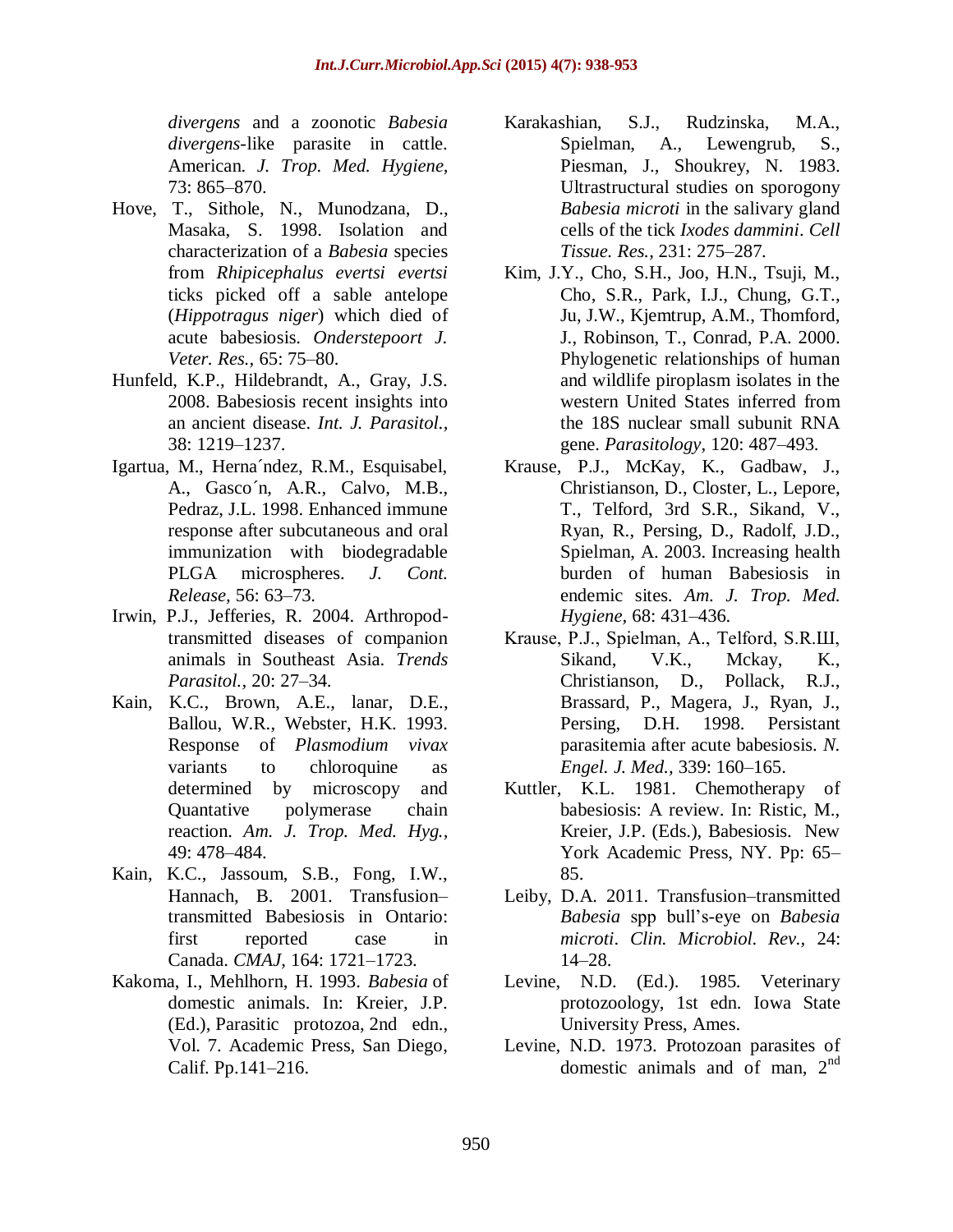edn. Burgess publishers Co., Minneapolis.

- Marathe, A., Tripathi, J., Handa, V., Date, V. 2005. Human Babesiosis a case report. *Indian J. Med. Microbiol.,* 23: 267–269.
- Martinod, S., Laurent, N., Moreau, Y. 1986. Resistance and immunity of dogs against *Babesia canis* in an endemic area. *J. Veter. Parasitol.,* 19: 245– 254.
- Mazyad, S.A.M., Shoukry, N.M., El-Alfy, N.M. 2010. Efficacy of *Ixodes ricinus* as a vector of zoonotic Babesiosis in Sinai Peninsula Egypt. *J. Egypt. Soc. Parasitol.,* 40: 499– 514.
- Mehlhorn, H., Kakoma, I. 1994. *Babesia* of domestic animals. In: Kreier, J.P. (Ed), Parasitic protozoa, 2nd edn. Academic Press, San Diego, California. Pp. 141–216.
- Mehlhorn, Peters, H.W., Haberkorn, A. 1980. The formation of kinetes and oocysts in *Plasmodium gallinaceum*  and considerations on phylogenetic relationships between *Haemosporidia, Piroplasmida* and other coccidian. *Protistologica,* 16: 135–154.
- Meldrum, S.C., Birkhead, G.S., White, D.J., Benach, J.L., Morse, D.L. 1992. Human Babesiosis in the New York state, an epidemiological descripation of 136 cases. *Clin. Infect. Dis.,* 15: 1019–1023.
- Minami, T., Ishihara, T. 1980. *Babesia ovate*  sp. n. isolated from cattle in Japan. *Natl. Inst. Anim. Health Q.,* 20: 101– 113.
- Morgan, U.M. 2000. Detection and characterization of parasites causing emerging zoonosis. *Int. J. Parasitol.,* 30: 1407–1421.
- Morris, S.T. 2009. Economics of sheep production. *Small Ruminants Res. J.,* 86(1): 59–62.
- Mustafa, K. 2008. Pakistan economic survey 2008-09 (Internet). Ministry of Finance, Islamabad, Government of Pakistan; 2008. Available from: http://www.thenews.com.pk/top\_stor y\_detail.asp?Id=22686.
- Nakajima, R., Tsuji, M., Oda, K., Zamoto-Niikura, A., Wei, Q., Kawabuchi-Kurata, T., Nishida, A., Ishihara, C. 2009. *Babesia microti*-group parasites compared phylogenetically by complete sequencing of the CCTeta gene in 36 isolates. *J. Veter. Med. Sci.,* 71: 55–68.
- Nocton, Dressler, J.J.F., Rutledge, B.J., Rys, P.N., Persing, D.H., Steere, A.C. 1994. Detection of *Borrelia brugdorferi* DNA by polymerase chain reaction in synovial fluid from patients with lyme arthritis. *N. Engl. J. Med.,* 330: 229–234.
- Oliver, Jr. J.H., Owsley, M.R., Hutcheson, H.J., James, A.M., Chen, C., Irby, W.S., Dotson, E.M., McLain, D.K. 1993. Conspecificity of the ticks *Ixodes scapularis* and *I. damini* (Acari: Ixodidae). *J. Med. Entomol.,* 30: 54–63.
- Olmeda, A.S., Armstrong, P.M., Rosenthal, B.M., Valladares, B., del Castillo, A., de Armas, F., Miguelez, M., González, A., Rodríguez Rodríguez, J.A., Spielman, A., Telford, S.R. 3rd. 1997. A subtropical case of human babesiosis. *Acta Trop.,* 67: 229–234.
- Otranto, D., Dantas-Torres, F., Breitschwerdt, E.B. 2009. Managing canine vector-borne diseases of zoonotic concern part one. *Trends Parasitol.,* 25: 157–163.
- Palmer, G.H., McElwain, T.F. 1995. Molecular basis for vaccine development against anaplasmosis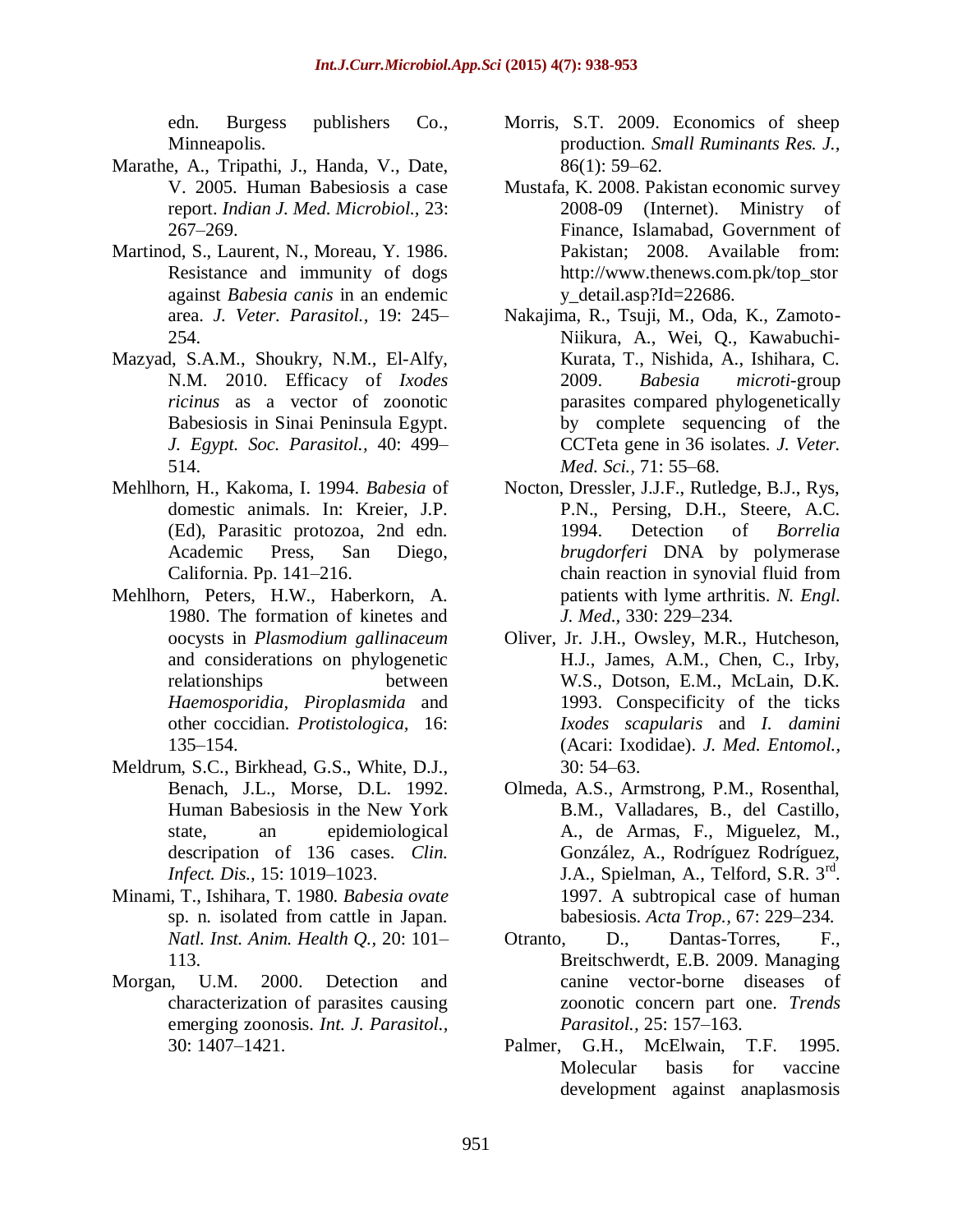and babesiosis. *Vet. Paresitol.,* 57: 233–253.

- Persing, D.H., Herwaldt, B.L., Glaser, C., Lane, R.S., Thomford, J.W., Mathiesen, D., Krause, P.J., Phillipand, D.F., Conrad, P.A. 1995. Infection with a *Babesia*-like organism in Northern California. *New Eng. J. Med.,* 332: 298–303.
- Phipps, L.P., Otter, A. 2004. Transplacental transmission of *Theileria equi* in two foals born and reared in the United Kingdom. *Veter. Records,* 154: 406– 408.
- Piesman, J., Spielman, A. 1982. *Babesia microti* infectivity of parasites from ticks for hamsters and white footed mice. *Exp. Parasitol.,* 53: 242–248.
- Pumell, R.E. 1981. Babesiosis in various hosts. In: Ristic, M., Kreier, J.P. (Eds), Babesiosis. Academic Press, New York. Pp. 25–63.
- Rasul, G., Akhtar, A.S. 1975. Survey of hard ticks of livestock in Pakistan. *Pak. J. Anim. Sci.,* 1(4): 7–11.
- Reisen, W.K., Boreham, P.F. 1979. Host selection patterns of some Pakistan mosquitoes. *Am. J. Trop. Med. Hygiene,* 28: 408–421.
- Ribeiro, J.M. 1987. Role of saliva in blood feeding by arthropods. *Ann. Rev, Entomol.,* 32: 463–478.
- Riek, R. 1968. Babesiosis. In: Weinman, D., Ristic, M. (Eds.), Infectious blood diseases of man and animals. Academic Press, New York. Pp. 219–268.
- Ristic, M., Levy, M.G. 1981. A new era of research toward solution of bovine babesiosis. In: Ristic, M., Kreier, J.P. (Eds.), Babesiosis. Acedemic press, New York. Pp: 509–549.
- Rowin, K.S., Tanowitz, H.B., Wittner, M. 1982. Therapy of experimental babesiosis. *Ann. Internal Med.,* 97: 556–558.
- Rudzinska, M.A. 1976. Ultra structure of intraerythrocytic *Babesia microti* with emphasis on the feeding mechanism. *J. Protozool.,* 23: 224– 233.
- Rudzinska, M.A., Lewengrub, S., Spielman, A., Piesman, J. 1983. Invasion of *Babesia microti* into epithelial cells of the tick gut. *J. Protozool.,* 30: 338–346.
- Rudzinska, M.A., Spielman, A., Riek, R.F., Lewwngrub, S.J., Piesman, J. 1979. Intraerythrocytic gametocytes of *Babesia microti* and their maturation in ticks. *Can. J. Zool.,* 57: 424–434.
- Scholtens, R.G., Braff, E.H., Healy, G.R., Gleason, N. 1968. A case of Babesiosis in man in the United States. *Am. J. Trop. Med. Hygiene,* 17: 810–813.
- Stafford, K.C. 3rd, Massung, R.F., Magnarelli, L.A., Ijdo, J.W., Anderson, J.F. 1999. Infection with agents of human granulocytic ehrlichiosis, Lyme disease, and Babesiosis in wild white-footed mice (*Peromyscus leucopus*) in Connecticut. *J. Clin. Microbiol.,* 37: 2887–2892.
- Sumilo, D., Bormane, A., Asokliene, L., Vasilenko, V., Golovljova, I., AvsicZupanc, T., Hubalek, Z., Randolph, S.E. 2008. Socioeconomic factors in the differential upsurge of tick-borne encephalitis in Central and Eastern Europe. *Rev. Med. Virol.,* 18: 81–95.
- Taylor, S.M., Kenny, J., Mallon, T. 1983. The effect of multiple rapid passage on strains of *Babesia divergens* a comparison of the clinical effects on juvenile and adult cattle of passaged and irradiated parasites. *J. Comp. Pathol.,* 93: 391–396.
- Telford, III S.R., Maguire, J.H. 2006. Babesiosis. In: Guerrant, R.L.,